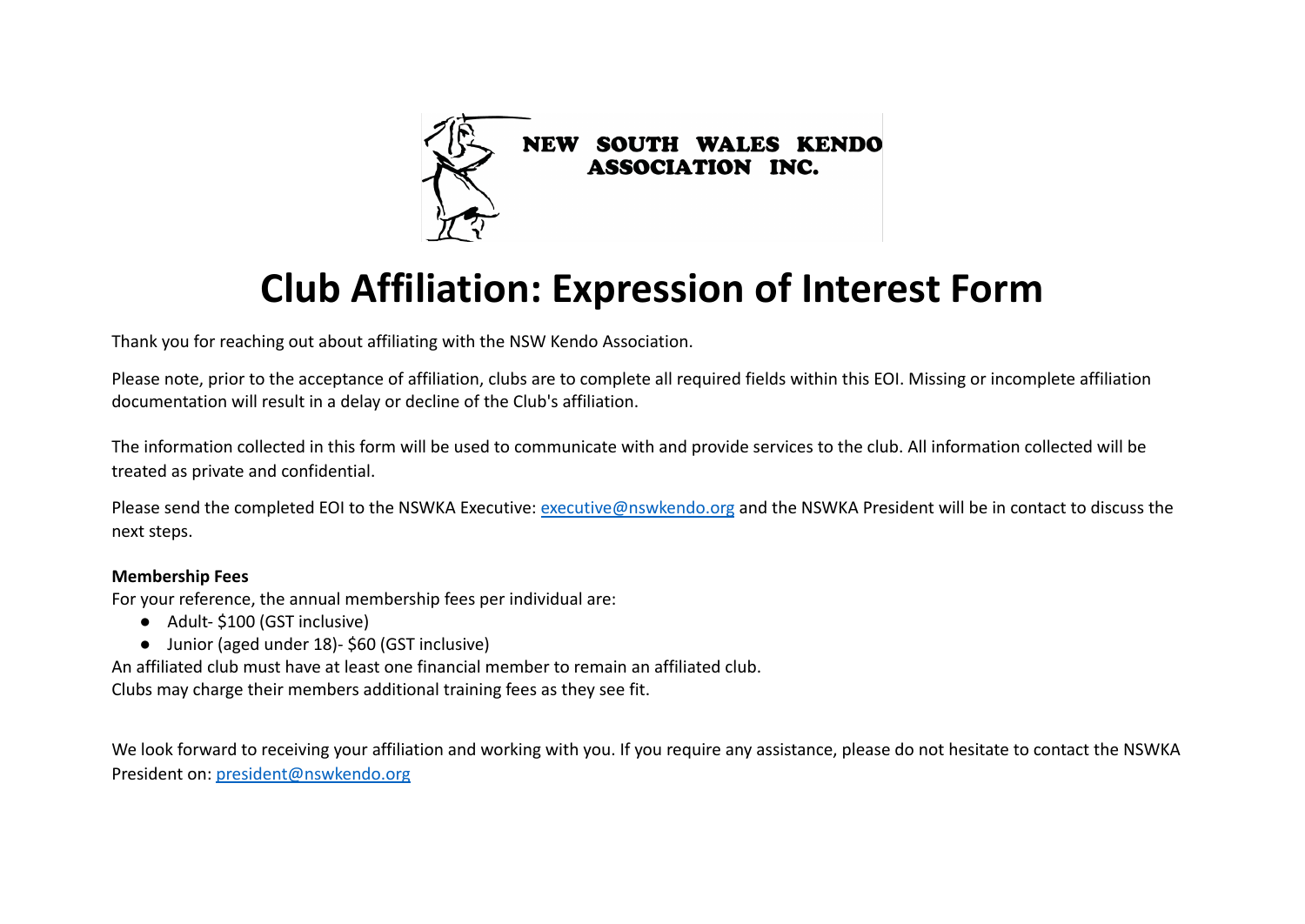## **Club Name: \_\_\_\_\_\_\_\_\_\_\_\_\_\_\_\_\_\_\_\_\_\_\_\_\_\_\_\_\_\_\_\_**

## **Arts Practised: Kendo Iaido Jodo**

Circle arts practiced and fill out applicable training details and sensei/coach form below

#### **Club Contact / Authorised Officer**

| <b>Name</b> | --<br>-<br>Grade* | $\bigcap$<br>D.O.B | Contact no. | email | <b>Postal</b><br>  address |
|-------------|-------------------|--------------------|-------------|-------|----------------------------|
|             |                   |                    |             |       |                            |

\*Please attach to EOI, an International Kendo Federation recognised grading certificate for the Club Contact (if graded)

#### **Policies and Procedures of the NSWKA**

Affiliation with the NSWKA is conditional upon compliance with the NSWKA Constitution, NSWKA Policies and Procedures. These documents can all be found on the NSWKA Website: <https://nswkendo.org/>

Can the Club Contact please read and confirm on behalf of the club that you are willing and able to comply with the following:

- 1. NSWKA Constitution
- 2. NSWKA Risk Management Plan
- 3. NSWKA Codes of Behaviour
- 4. NSWKA Policy: Managing Misconduct of NSWKA Members
- 5. NSWKA Policy: NSW Working with Children Check Requirements

**I** (Club contact)**: \_\_\_\_\_\_\_\_\_\_\_\_\_\_\_\_\_\_\_\_ of** (Club name)**: \_\_\_\_\_\_\_\_\_\_\_\_\_\_\_\_\_\_\_\_\_\_\_\_\_\_\_\_\_\_\_\_\_ declare that this club wishes to affiliate with the New South Wales Kendo Association and is willing and able to comply with the constitution, policies and procedures of the NSWKA.**

Signature: <u>\_\_\_\_\_\_\_\_\_\_\_\_\_\_\_\_\_\_\_\_\_\_\_</u>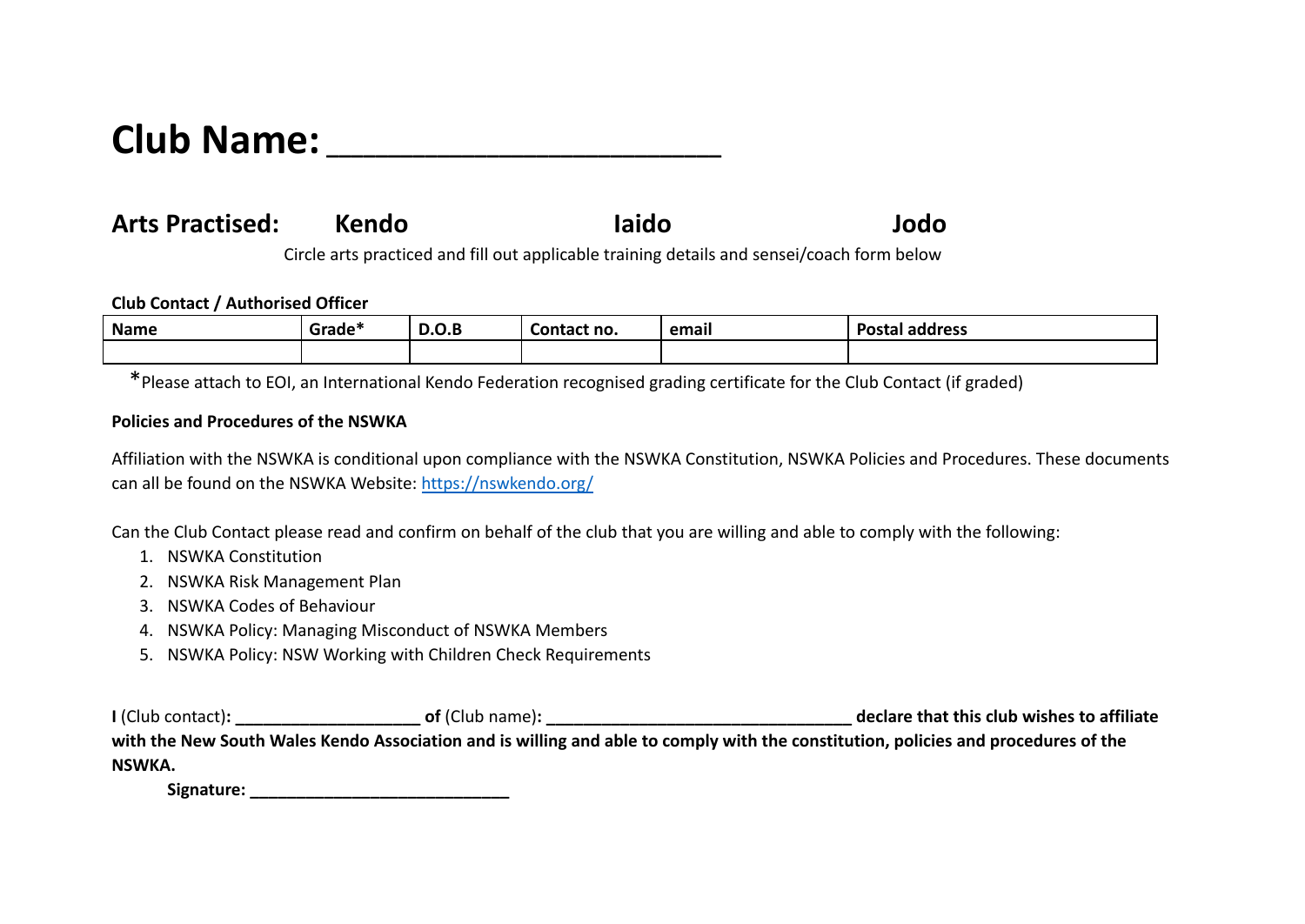### **Kendo**

#### **Training Details**

| <b>Training days</b> | <b>Training times</b> | <b>Venue</b> | <b>Venue address</b> |
|----------------------|-----------------------|--------------|----------------------|
| e.g. Mondays         | 7pm-9pm               | Sydney PCYC  | 18 Smith St, Sydney  |
|                      |                       |              |                      |
|                      |                       |              |                      |
|                      |                       |              |                      |
|                      |                       |              |                      |
|                      |                       |              |                      |

#### **Sensei and Coaches**

| <b>Name</b> | Grade* | D.O.B | Contact no. | email | <b>Postal address</b> | Working with Children<br>Check Number ** |
|-------------|--------|-------|-------------|-------|-----------------------|------------------------------------------|
|             |        |       |             |       |                       |                                          |
|             |        |       |             |       |                       |                                          |
|             |        |       |             |       |                       |                                          |
|             |        |       |             |       |                       |                                          |
|             |        |       |             |       |                       |                                          |

\*Please attach to EOI, an International Kendo Federation recognised grading certificate for each Sensei and Coach.

\*\*Compulsory for any NSWKA member holding a coaching role

#### **Members**

| Specific group (e.g. Uni students only): N / |  |
|----------------------------------------------|--|
| Adults (18 & over): Y / N                    |  |
| Juniors (under 18): Y / N                    |  |
| Club website / social media details:         |  |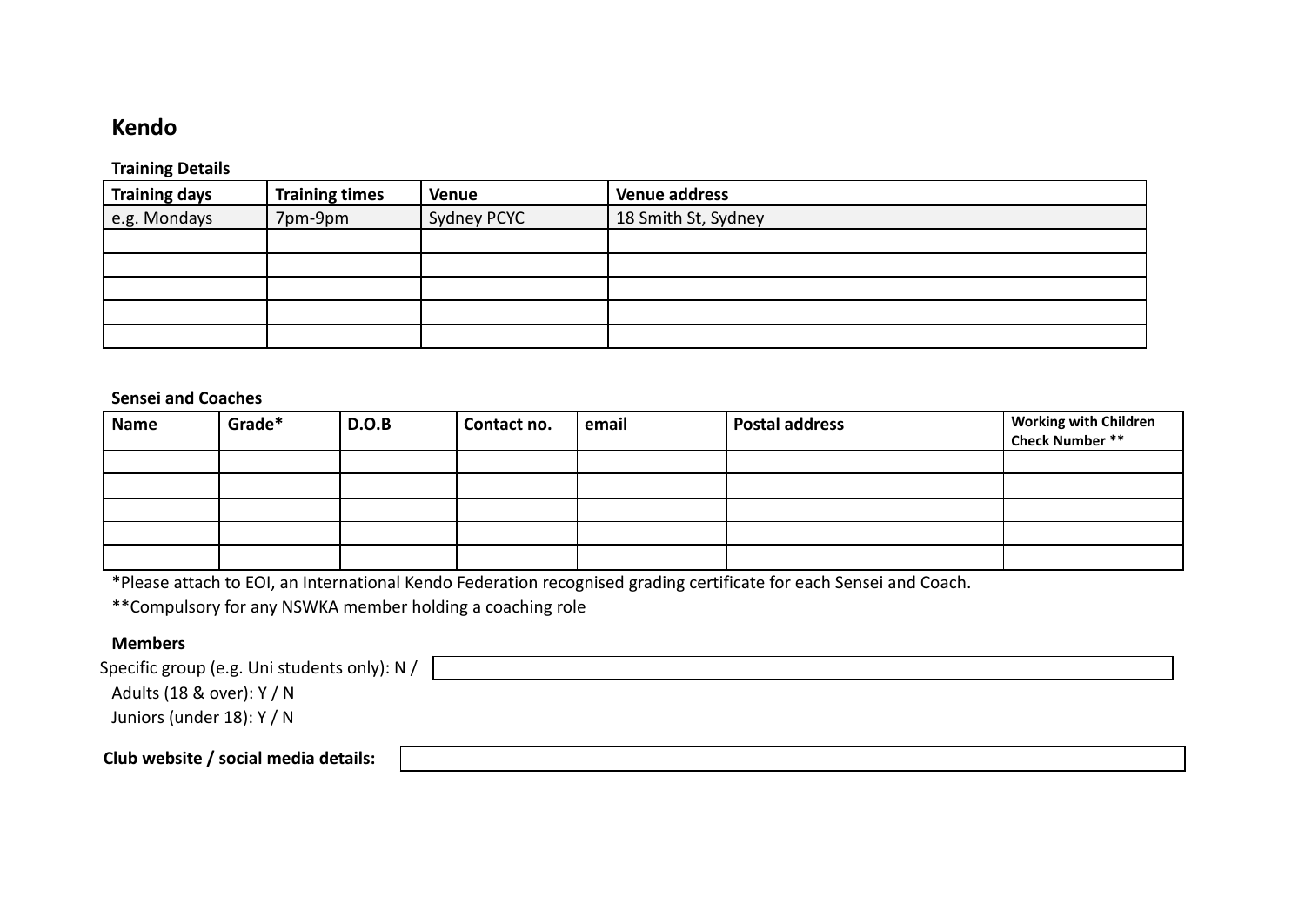## **Iaido**

#### **Training Details**

| <b>Training days</b> | <b>Training times</b> | <b>Venue</b> | <b>Venue address</b> |
|----------------------|-----------------------|--------------|----------------------|
| e.g. Mondays         | 7pm-9pm               | Sydney PCYC  | 18 Smith St, Sydney  |
|                      |                       |              |                      |
|                      |                       |              |                      |
|                      |                       |              |                      |
|                      |                       |              |                      |
|                      |                       |              |                      |

#### **Sensei and Coaches**

| Name | Grade* | D.O.B | Contact no. | email | <b>Postal address</b> | Working with Children<br>Check Number** |
|------|--------|-------|-------------|-------|-----------------------|-----------------------------------------|
|      |        |       |             |       |                       |                                         |
|      |        |       |             |       |                       |                                         |
|      |        |       |             |       |                       |                                         |
|      |        |       |             |       |                       |                                         |
|      |        |       |             |       |                       |                                         |

\*Please attach to EOI, an International Kendo Federation recognised grading certificate for each Sensei and Coach.

\*\*Compulsory for any NSWKA member holding a coaching role

#### **Members**

| Specific group (e.g. Uni students only): N / |  |
|----------------------------------------------|--|
| Adults (18 & over): Y / N                    |  |
| Juniors (under 18): Y / N                    |  |
|                                              |  |
|                                              |  |

**Club website / social media details:**